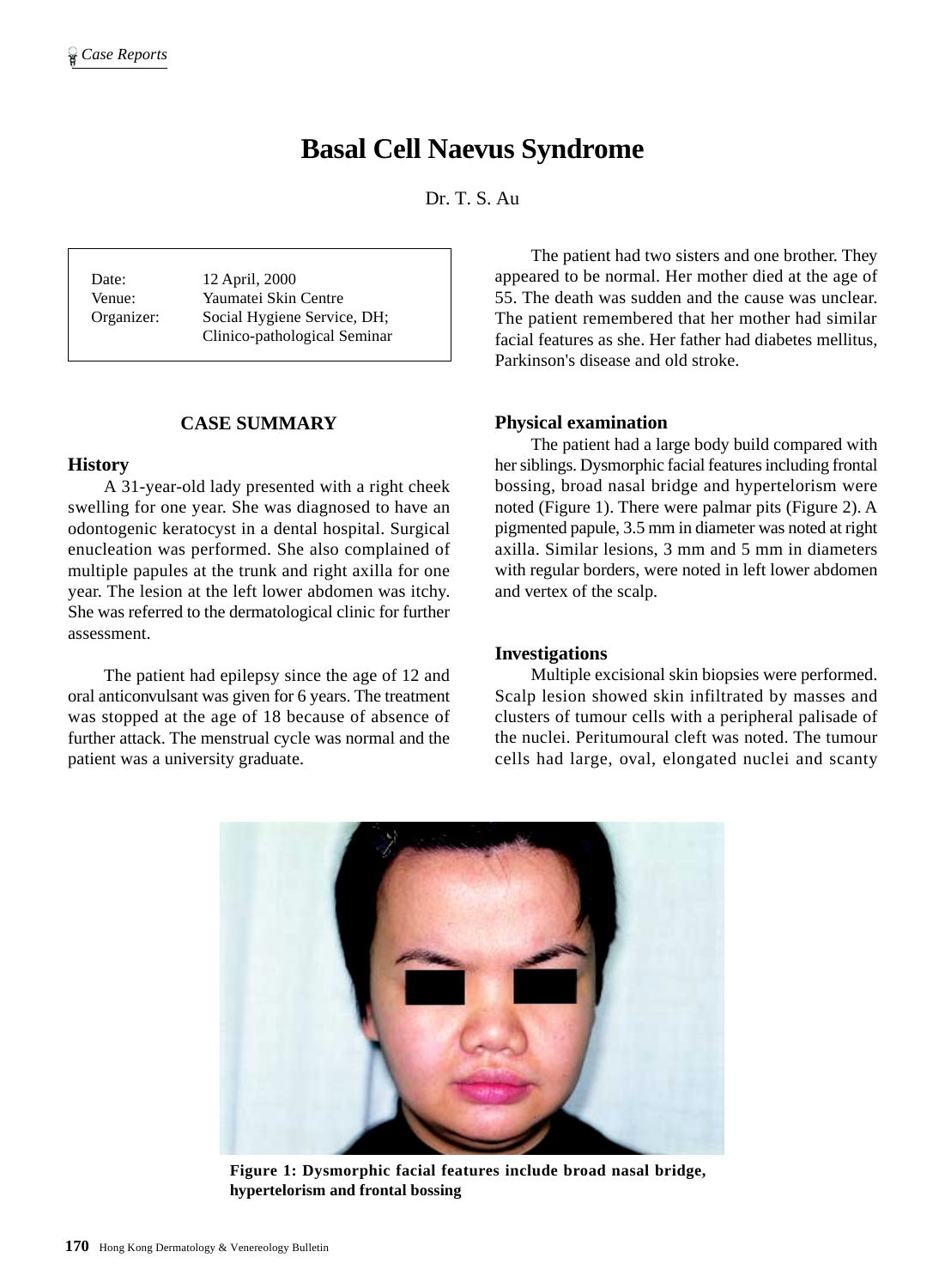

**Figure 2: Palmer pits**

cytoplasm. The histology was diagnostic of basal cell carcinoma. The biopsies at right axilla and left lower abdomen showed similar features.

## **Diagnosis**

The diagnosis was basal cell naevus syndrome (BCNS) because of the typical dysmorphic features, history of dental cyst and abnormal skin lesions compatible with basal cell carcinoma.

## **Management**

The patient was advised to avoid sun exposure. Regular follow-up would be necessary to check for basal cell carcinoma, and suspicious lesions should be removed. Genetic counseling was given. She was also referred to the medical clinic for screening of other potential complications of the disease. Examinations of other family members were offered.

# **REVIEW ON BASAL CELL NAEVUS SYNDROME**

Basal cell naevus syndrome is also known as Gorlin syndrome and naevoid basal cell carcinoma syndrome. It is an autosomal dominant disorder although new

mutations can arise. The prevalence is 1 per 56,000, and  $1-2\%$  of medulloblastoma<sup>1</sup> and  $0.5\%$  of basal cell carcinoma are due to BCNS.2

# **Clinical features**

More than 40 abnormalities have been reported in this disorder.3 However these abnormalities can be grouped into two categories, namely developmental anomalies and postnatal tumours. None of these abnormalities is unique to this syndrome. Four characteristics are frequently found and these include basal cell carcinomas, pits at palms and soles, jaw cysts and tissue overgrowth.

Basal cell carcinomas in patients with BCNS cannot be distinguished individually from those in sporadic cases. Their appearance in large numbers at an early age is however distinguishing.<sup>3</sup> They may be banalappearing and confused grossly with melanocytic neavus and hence the name "basal cell naevus" is adopted in this syndrome. Most of the basal cell carcinomas are locally invasive but pulmonary metastasis has been reported.4 Sunlight accelerates the formation of basal cell carcinomas, therefore avoidance of sun exposure is important in the management of patients with BCNS.

Palmoplantar pits are tiny defects in stratum corneum. They may be pink or dark; the latter is due to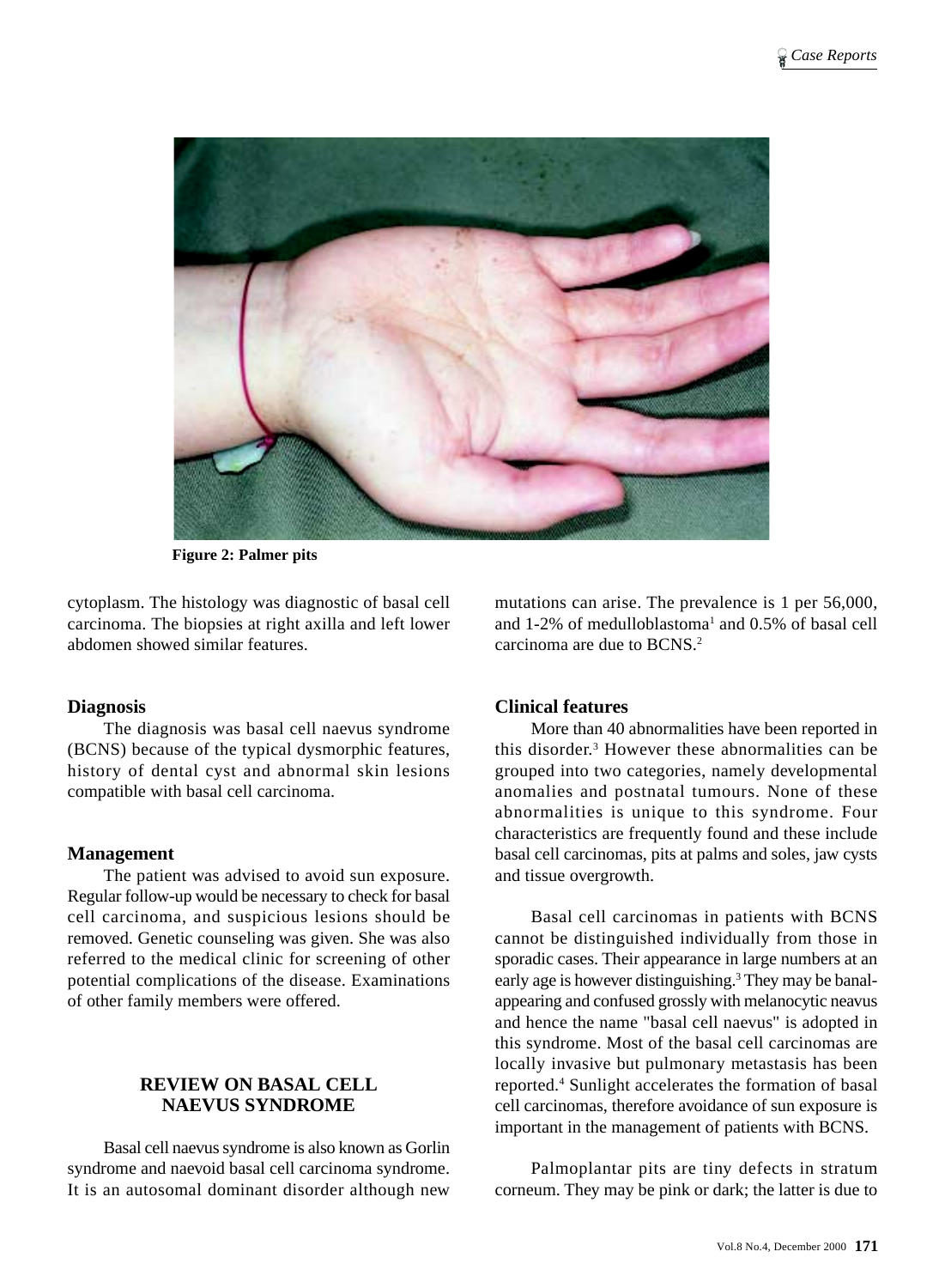the accumulation of dirt. Jaw cysts are often the first detectable abnormality and they may be asymptomatic or cause pain, swelling and loss of teeth.<sup>3</sup> Tissue overgrowth is manifested by a bigger overall size, longer limbs with Marfanoid appearance, large head circumference and frontal bossing.

# **Underlying molecular defect**

Numerous investigations have been done to find out the underlying molecular defect in BCNS. The prominence of developmental defects makes this syndrome unusual among autosomal dominant disorders predisposing to cancer.5

Mutations in tumour suppressor genes appear to be the mechanism for the majority of autosomal dominant cancer predisposition syndromes. Except those on the X and Y chromosomes, there are two copies of each tumour suppressor genes in every normal cell. Mutational inactivation of one copy of a tumour suppressor gene has very little effect because the second copy is sufficient to maintain the normal cell growth. But if both copies are not functioning, there will be a powerful growth promoting effect. Germline mutation of one homolog of a tumour suppressor can cause an autosomal dominant syndrome of cancer predisposition because the remaining homolog is likely to be lost in a proportion of susceptible cells through somatic events.<sup>5</sup>

Recently, screening for allelic loss in sporadic and hereditary basal cell carcinomas, hereditary ovarian fibromas, and sporadic medulloblastomas provided evidence for a tumour suppressor gene on chromosome 9q, which is important in all three tumour types.5 Demonstration of a chromosome 9q deletion in an unusual patient with this syndrome and genetic linkage studies in large kindreds indicated that the naevoid basal cell carcinoma syndrome gene maps to the loss of alleles in the region 9q22-q31.6

These data support the hypothesis that BCNS is caused by mutation in a tumour suppressor gene on chromosome 9, which plays an important role both in normal development and in the growth control of the precursor cells for basal cell carcinomas and other tumours.5 In BCNS, the precursor cells contain a hereditary "first hit", and the allelic loss represents loss of the normal allele. Sporadic basal cell carcinomas may

arise from cells in which two somatic "hits" have occurred.

The majority of neoplasm analyzed, both sporadic and hereditary, showed allelic loss for chromosome 9q22-q31.5 Because homozygous inactivation of tumour suppressor genes can occur through several mechanisms, not all of which result in loss of heterozygosity; it is possible that the relevant gene is inactive in all basal cell carcinomas even though genetic alterations are seen in only 2/3 of sporadic tumours. Point mutations, which are not manifested as allelic loss, are a likely mechanism of inactivation in sporadic cases.<sup>5</sup> The gene for BCNS was recently identified as the PATCHED.7,8 This gene is the human homologue of the Drosophila patched gene, which is essential for the establishment of normal patterning of the body and limb in the developing fly embryo.

# **Tumour suppressor gene and developmental defects**

The gene plays a role in both normal embryogenesis and continued control of cell growth and differentiation. It is possible that some of the defects in BCNS can be explained by a two-hit mechanism similar to the two-hit mechanism of neoplasia.<sup>5</sup> The multiple and scattered developmental defects may be explained by a second hit in an early progenitor cell of the relevant tissue. However, other symmetric generalised features of the syndrome (for example, overgrowth) suggest that loss of just one copy of the gene exerts an effect on growth.

#### *Learning points:*

*Basal cell naevus syndrome is an autosomal disorder caused by mutations at the patched gene which resides on chromosome 9q. The tumour formation and some of the developmental abnormalities can be explained by the two-hit mechanism.*

## **References**

1. Evans DG, Farndon PA, Burnell LD, Gattamaneni HR, Birch JM. The incidence of Gorlin syndrome in 173 consecutive cases of medulloblastoma. Br J Cancer 1991;64:959-61.